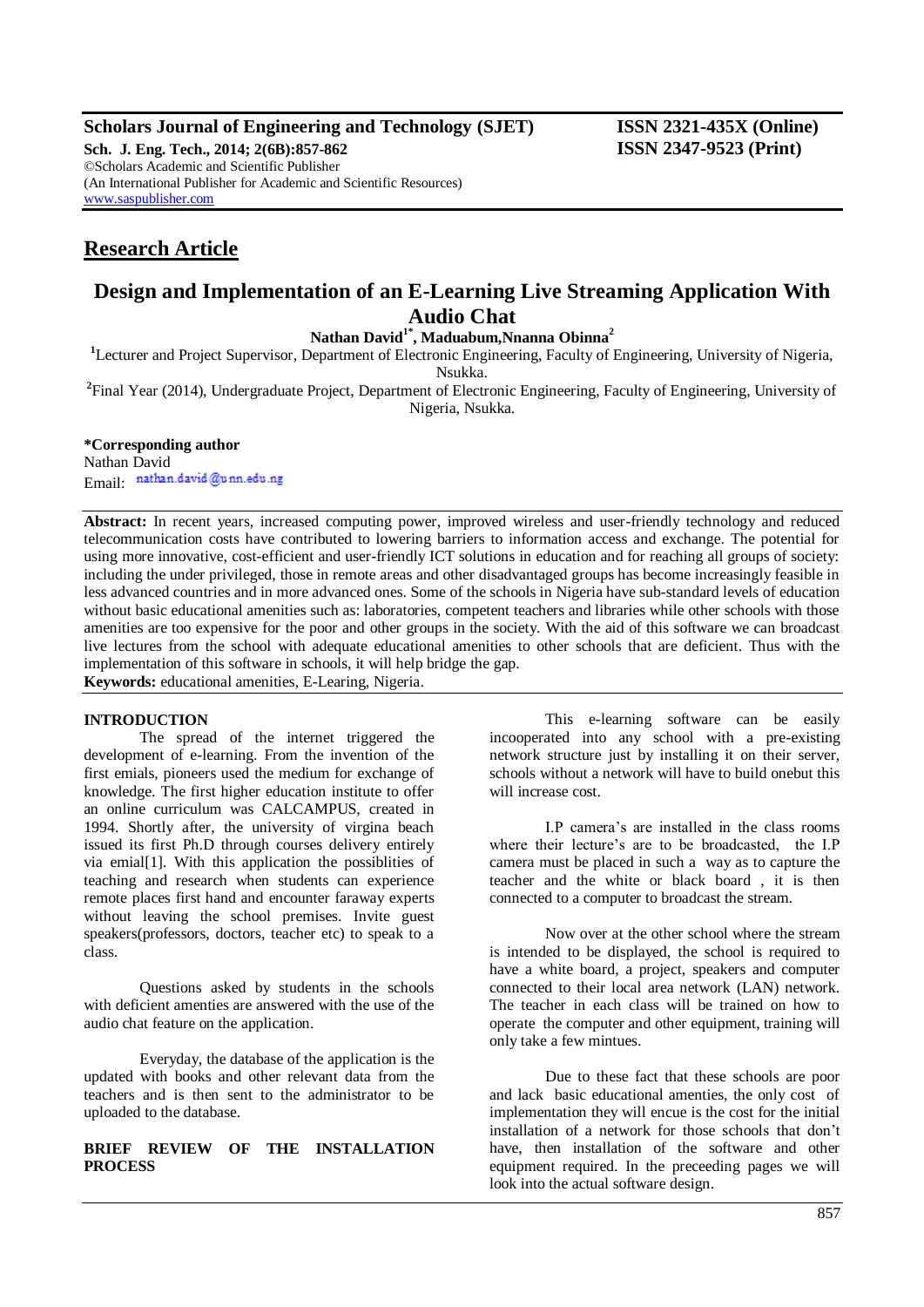## **FLOWCHART OF WEB-BASED APPLICATION**



**Figure 1: Flow Chart of E-learning Application Design**

#### **DESIGN OF WEB-BASED APPLICATION**

The term "Virtual Classroom" is a descriptive name for the application. The web application comprises of a lecturer interface, administrator interface and a free software for the database administration. It depends on a back end database hosted on MySQL Server. The details of the design are as follows[6].

#### **The Web-Based Application**

The design phase of the web applications involves creating web pages using basic Hypertext Mark-up Language (HTML). Application logic is then added to these HTML pages via Scripting languages namely: "Client side scripting languages" and "Server side scripting languages". The former runs within the client browser and can respond instantly to the client without express communication with the server hosting the application. Examples include JavaScript, Visual Basic Script and the Hybrid Ecma Script. Server side scripting on the other hand are more powerful since they are executed on the server hosting the application.

Web Application Server, usually execute such scripts and thereafter return pure HTML codes to the requesting client. Examples include Java Server Page (JSP) Script, PHP Script, Cold Fusion Mark-up Language (CFML), Active Server Page (ASP) script, etc.

In designing the web-based application, we combined both kinds of scripting to create a near rich interface and a "thin client". A thin client implies that all possible processing are done on the client browser before submitting requests to the server thereby reducing server traffic.

The web-based application comprises of various components that interact with each other to produce the full application [5]. They are:

1. Web Pages: These are designed using HTML and PHP scripting technology.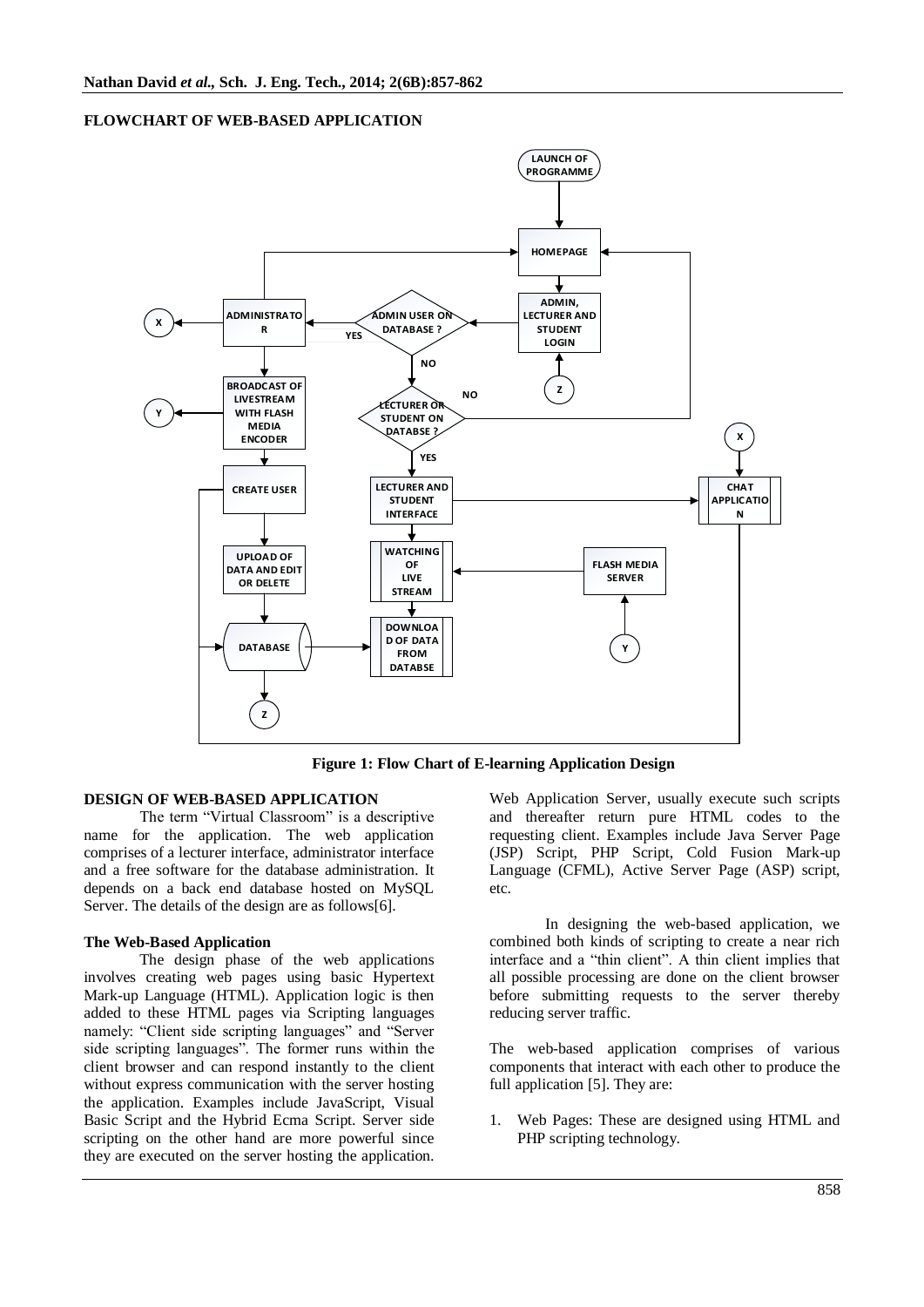- 2. The Database Component: The database is implemented on the MySQL platform which is free and very nice foe these kinds of applications.
- 3. The Live Streaming Component: This was implemented using flash media server and flash media encoder.

# **Database Design**

The e-learning web-based application is hosted on a MySQL server database. The database contains 9 columns, Schools B, C, D and E represent the different schools.

- *Admin:* This column contains the username, email and the passwords of all the administrators.
- *School B:* This column contains the username, email and the passwords of all the lecturers in school b.
- *School C:* This column contains the username, email and the passwords of all the lecturers in school c.
- *School D:* This column contains the username, email and the passwords of all the lecturers in school d.
- *School E:* This column contains the username, email and the passwords of all the lecturers in school e.
- *Chat:* This is where all conversations between the administrator and lecturer are stored.
- *Audios:* This is where all the uploaded audio files are stored.
- *Videos:* This is where all the uploaded video files are stored.
- *Documents*: This is where all the uploaded document files are stored.



**Figure 2: E-learning software use case diagram**

The use case diagram above displays the privileges of each user

# **CHOICE OF PROGRAMMING LANGUAGES**

PHP is a choice because it is a powerful programming language that lets you build dynamic websites. It works well on a variety of platforms, and it is reasonably easy to understand. MySQL is an impressive relational data management system used to build commercial quality databases. PHP and MySQL are such powerful and easy-to-use platforms that they make web programming accessible even for beginners. Also, WAMP supports PHP and HTML.

#### **DEVELOPMENT TOOLS USED**

The following software's were used in developing the application:

WAMP (Windows Apache MySQL PHP) Server, Notepad++, Flash Media Encoder and Flash Media Server.

**WAMP (Windows Apache MySQL and PHP) Server:** Is a Windows web development environment. It allows you to create web applications with Apache, PHP and a MySQL database. Alongside, PhpMyAdmin allows you to manage easily your databases [2].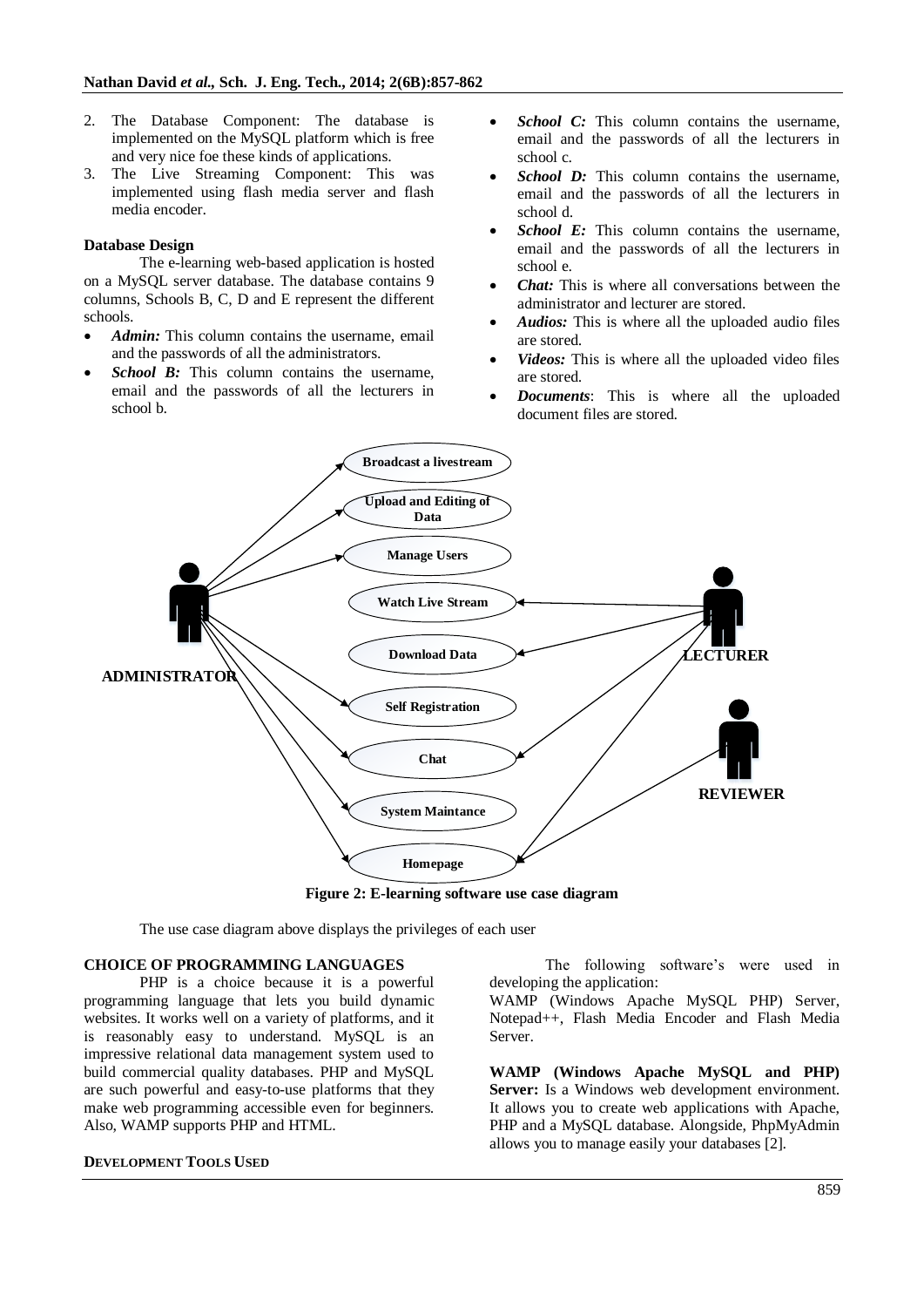**ADOBE FLASH MEDIA LIVE ENCODER:** Adobe Flash Media Live Encoder is a software program for

capturing, encoding, and streaming audio and video to Adobe Flash Media Server or the Adobe Flash Video Streaming Service.

Flash Media Live Encoder is designed for technical audio/video producers who seek a convenient and simplified workflow. It provides a unified interface to audio and video capture devices, basic editing tools, fine control over encoding parameters, and live broadcast using Flash Media Server or Flash Video Streaming Service providers. Flash Media Live Encoder can also be run from a command-line interface, making it possible to set up continuously running encoding sessions and integrate them with existing automated systems [3].

# **ADOBE FLASH MEDIA SERVER EXTENDED 5 :**

It's a real time messaging protocol (rtmp) server that delivers live stream on http dynamic stream (HDS) and http live stream (HLS). It streams on multiple bit rates [4].

**Notepad++:**It's a text editor and source code editor for windows. It opens large files significantly faster than windows notepad.

# **SYSTEM SPECIFICATIONS AND REQUIREMENTS**

The minimal system requirements for successful implementation of the e-learning website are as follows:

#### **Hardware Requirements:**

- A minimum of 4GB RAM
- Not less than 3GB Hard disk capacity
- Webcam or I.P camera
- A standard keyboard and mouse

# **Software Requirements:**

- A WAMP server
- A Java Script enabled web browser
- Flash Media Encoder
- Flash media server
- Note that these are just the minimal recommendations for running the application.

# **IMPLEMENTATION**

The first page the user sees is the homepage which is the login page as well for the lecturer only. Using email and password, the user is required to provide these details in other to login; administrator has a separate login page from the lecturer. No lecturer can sign up or register all registrations are done by the administrator.

#### **ADMINISTRATOR INTERFACE**

### **BROADCAST OF LIVE STREAM ADMINISTRATOR'S END**

**Start a Live Broadcast:** On launch of the desktop application flash media encoder the interface will appear, in figure 3is a screenshot of the interface.



**Figure 3: Screenshot of Flash media encoder interface**

The administrator is required to do the following just for the first ever broadcast

 Change the FMS url to: rtmp: //localhost/livekpgr and stream to: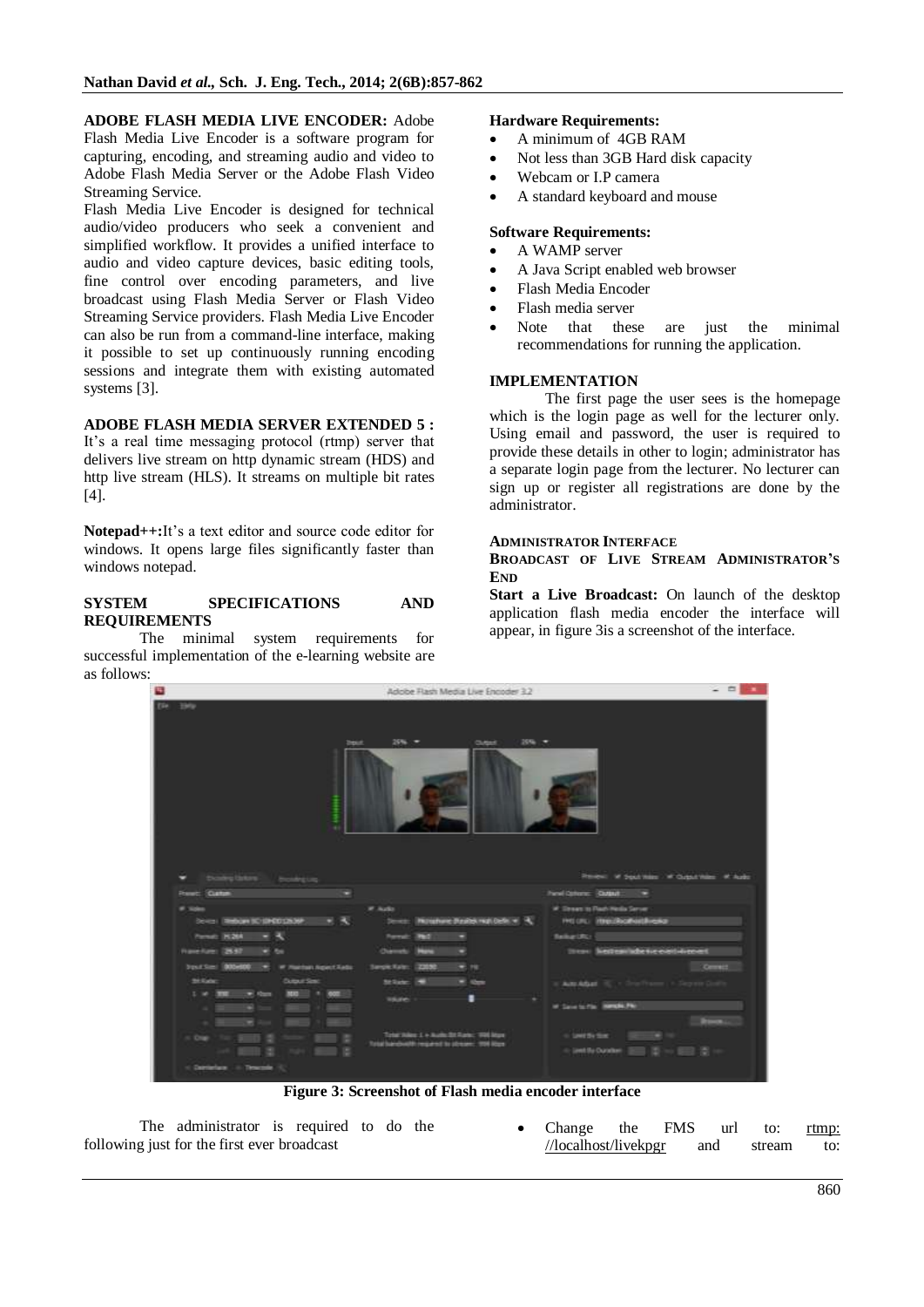livestream?adbe-live-event=liveeventthen click on connect.

- This the only application that streams over http to other domains apart from the localhost it is called http dynamic stream (HDS).
- When you click on format you can change it from flv (H.264) to mp4 (VP6) whichever is preferred.
- Then click on connect and then start to broadcast.
- The two boxes shows the input and output display's.

 This broadcast is sent from the flash media encoder to the server (flash media server) now the broadcast can be viewed by clicking on channels tab on the lecturer interface.

### **WEB-BASED APPLICATION**

Launch of Windows Apache MySQLPhp (WAMP) click on learn as shown in figure 4 under your projects, to do this we goto: http://localhost:8080/in your web browser. For the homepage of the web application goto: http://kobi:8080/learn/ which redirects you to the homepage shown in figure 5, the username (email) and password input boxes are located on the top right of the window.



**Figure 4: Screenshot of Windows Apache MySQL Php (WAMP)**



If you have an admin account, click on admin link and the admin login pageInput your username (email) and password and you will be redirected to administrator interface once logged in you will see the